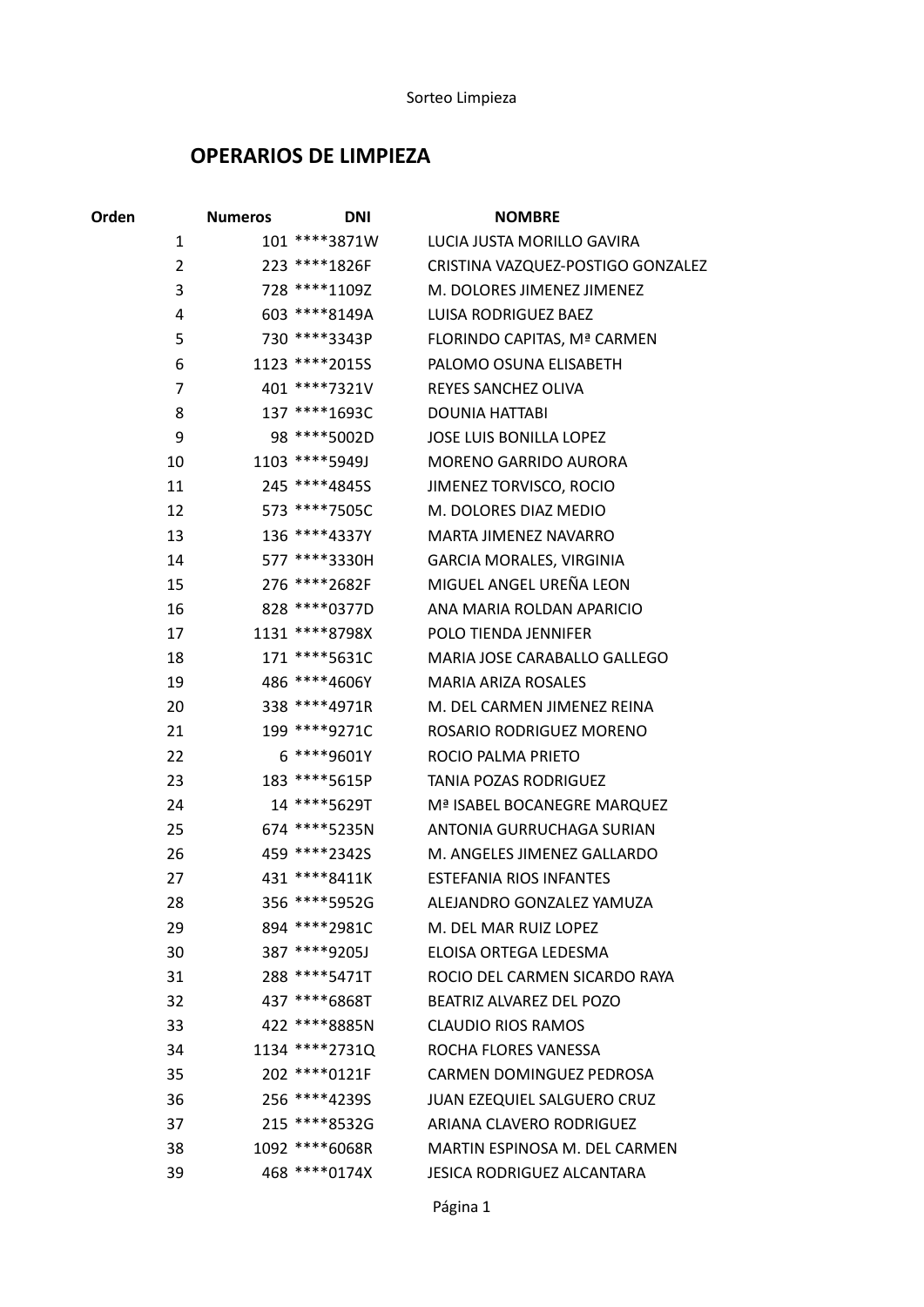## Sorteo Limpieza

| 40 | 1084 ****3598H   | <b>LOPEZ MARIN ANTONIA</b>         |
|----|------------------|------------------------------------|
| 41 | 112 ****114 J    | ROSEN ASENOV STOICHKOV             |
| 42 | 235 ****2245N    | <b>GOMEZ SUAREZ, NOELIA</b>        |
| 43 | 772 ****3243L    | <b>MERCEDES RODRIGUEZ POSTIGO</b>  |
| 44 | 1049 ****2180Q   | <b>GOMEZ GUILLEN RITA</b>          |
| 45 | 596 **** 0569E   | ROSARIO BONILLA MARIN              |
| 46 | 1147 ****0054W   | ROJAS SANCHEZ MARIA DOLORES        |
| 47 | 298 ****3651L    | <b>SUSANA MORALES RODRIGUEZ</b>    |
| 48 | 736 ****7349E    | M. DEL CARMEN RIOS JIMENEZ         |
| 49 | 686 ***** 2684 W | M. DOLORES LEON JIMENEZ            |
| 50 | 1122 ****2895C   | OVIEDO ROMERO Mª TERESA            |
| 51 | 860 ****4265H    | M. DEL AGUILA GUERRERO SANCHEZ     |
| 52 | 394 ****8475G    | <b>JUANA SANCHEZ TORRES</b>        |
| 53 | 593 ****7449F    | <b>ANTONIA FERNANDEZ MORALES</b>   |
| 54 | 747 ****7714F    | <b>ISABEL ANTUNEZ RODRIGUEZ</b>    |
| 55 | 355 ****9026Y    | MONICA PEÑA JIMENEZ                |
| 56 | 711 **** 0705V   | M. DE GRACIA GUTIERREZ PEREZ       |
| 57 | 1117 ****3018M   | <b>ORTEGA BENITEZ SARA</b>         |
| 58 | 368 ****9510G    | FATIMA GUTIERREZ BENITEZ           |
| 59 | 882 ****0997P    | ESPERANZA MACARENA TIRADO SALGUERO |
| 60 | 781 ****7571N    | FIGUEROA MORENO, ISABEL            |
| 61 | 1152 ****3011E   | <b>RUIZ MONTESINOS ROCIO</b>       |
| 62 | 832 ****2974F    | <b>MARIA VANESA LEON MORALES</b>   |
| 63 | 258 ****9280R    | <b>JULIANA ALVAREZ ARROYO</b>      |
| 64 | 497 ****9021K    | GOMEZ ROLDAN, EVA MARIA            |
| 65 | 142 ****2656S    | ANABEL SOJO SABORIDO               |
| 66 | 977 ****7450W    | <b>AGUILAR MORA ANTONIO</b>        |
| 67 | 217 ****7578Q    | AURORA GUERRA BALLESTEROS          |
| 68 | 281 ****3071M    | Mª JOSE MIRANDA CASTRO             |
| 69 | 99 ****8255F     | LABORDE LAVADO, JESSICA            |
| 70 | 351 ****7129G    | <b>MARTA LOPEZ ORTEGA</b>          |
| 71 | 645 *****2373C   | <b>CARMEN CASTRO CABANILLAS</b>    |
| 72 | 61 **** 6612D    | MARIA DOLORES ROLDAN CAYETANO      |
| 73 | 557 ****6786Y    | M. JOSE RODRIGUEZ VALLEJO          |
| 74 | 633 ****0858A    | <b>MERCEDES ROMAN MIRANDA</b>      |
| 75 | 170 ****3163H    | M. ANGELES GONZALEZ ANTUNEZ        |
| 76 | 404 ****7245X    | Mª ANGELES LOPEZ LEON              |
| 77 | 762 *****1713R   | PLATERO CABEZAS, MILAGROS          |
| 78 | 976 ****9840V    | <b>ACOSTA ROLON LILIAN LORENA</b>  |
| 79 | 1161 ****3164C   | <b>TORVISCO GUERRERO FELICIANA</b> |
| 80 | 392 ****5006B    | <b>FRANCISCA VALENCIA ROMAN</b>    |
| 81 | 999 ****3916P    | <b>BORREGO PEREA Mª CARMEN</b>     |
| 82 | 887 ****6086L    | <b>CARMEN GOMEZ PLATA</b>          |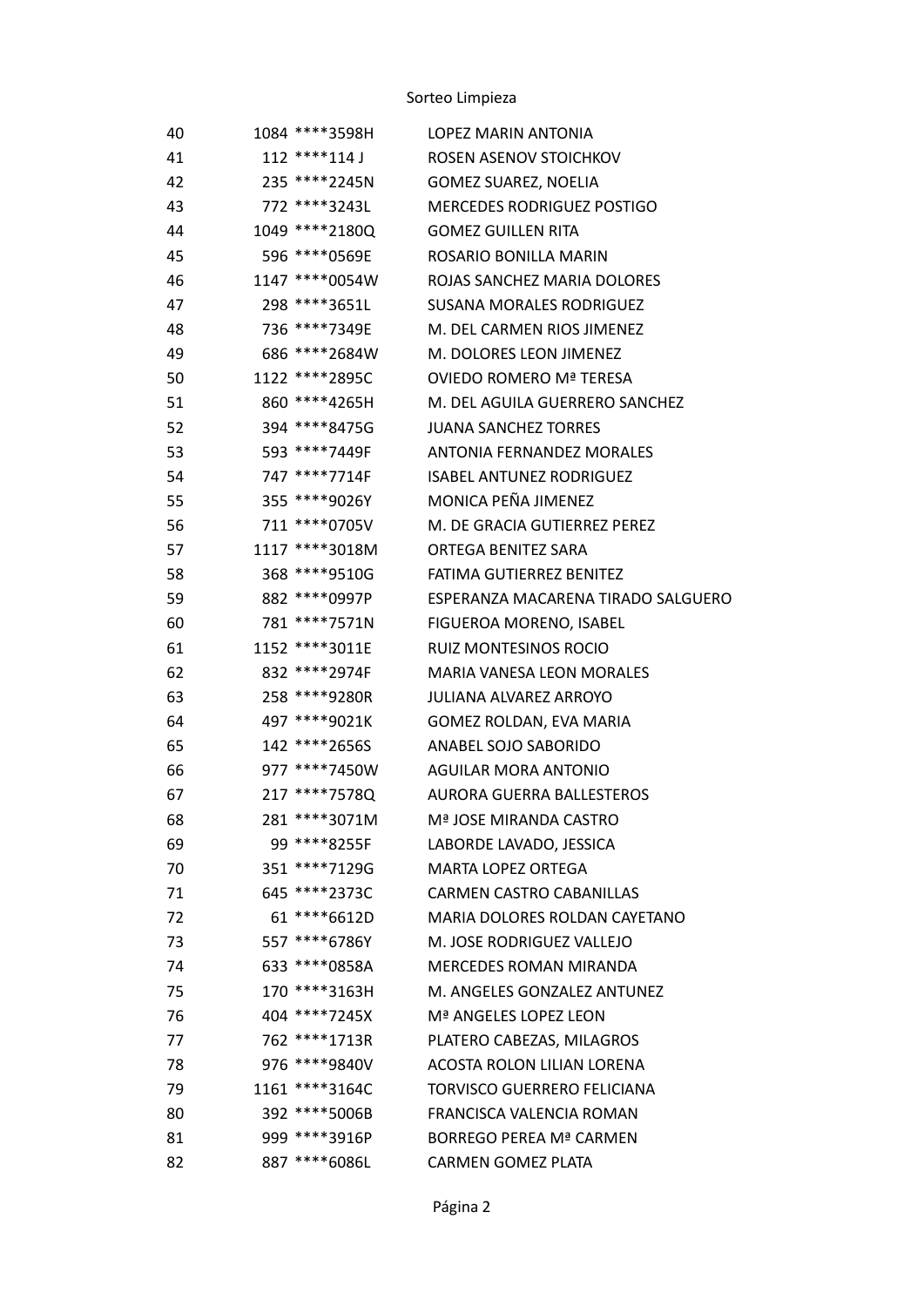## Sorteo Limpieza

| 83  | 616 ****5074L   | ELENA MIRANDA LOPEZ               |
|-----|-----------------|-----------------------------------|
| 84  | 359 ****0835M   | Mª JOSE CAÑEDO NAVARRO            |
| 85  | 776 ****6299Q   | ANA MARIA REGINFO COBO            |
| 86  | 974 ****7596S   | SANCHEZ GOMEZ, Mª DEL MAR         |
| 87  | 712 *****2440F  | ROSA MARIA MADROÑAL TELLEZ        |
| 88  | 716 ***** 2811H | ROMERO GARCIA, Mª ESPERANZA       |
| 89  | 659 ****8344L   | DIGNERY GRATERO SERRANO           |
| 90  | 971 ****3124G   | <b>MACARENA TORRES GUILLEN</b>    |
| 91  | 125 ****8653K   | <b>JUANA SOSA LEON</b>            |
| 92  | 602 ****3250F   | MANUELA SANTOS FRANCO             |
| 93  | 972 ****6479J   | ANA MARIA SANCHEZ DIAZ            |
| 94  | 966 ****8303X   | YOLANDA RODRIGUEZ MORALES         |
| 95  | 1005 **** 2856G | <b>CAPITAS ORTIZ MARTA</b>        |
| 96  | 466 ****9715F   | YOLANDA BOZA GONZALEZ             |
| 97  | 180 ****8744W   | M. DEL MAR CAPITA LOPEZ           |
| 98  | 1146 ****8738G  | ROJAS RODRIGUEZ AMALIA            |
| 99  | 246 *****2880A  | <b>JORGE BENITEZ LAGUNA</b>       |
| 100 | 545 ****7479D   | <b>JAVIER ALVAREZ LEON</b>        |
| 101 | 102 ****7819F   | M. DE GRACIA CASTRO CARRION       |
| 102 | 1018 ****3895Z  | <b>CORDON PASTOR ROSARIO</b>      |
| 103 | 697 ****1642Z   | ROSARIO ROMERO MORALES            |
| 104 | 1011 ****1814C  | <b>CARRION MANUELA NOELIA</b>     |
| 105 | 914 ****2769G   | MARIA AROA MIRANDA RIOS           |
| 106 | 336 ****4974C   | YOLANDA JIMENEZ GARCIA            |
| 107 | 820 ****6129D   | MARIA ROCIO NOGUEROL MARTINEZ     |
| 108 | 722 ****4495N   | Mª DEL CARMEN MOYA ALVARO         |
| 109 | 956 ****3368X   | M. ANGELES RIOS ESPINOSA          |
| 110 | 651 ****7455P   | <b>MARIA ANGELES LEON LEON</b>    |
| 111 | 1019 *****3736R | CORONA SANCHEZ PURIFICACION       |
| 112 | 981 ****9032T   | ALGABA MORENO ROSARIO             |
| 113 | 447 ****3277B   | ROCIO GONZALEZ SANTOS             |
| 114 | 684 ****8592D   | M. CARMEN MOYANO BENITEZ          |
| 115 | 133 ****2055W   | MARIA AZUCENA MORENO TALAVERA     |
| 116 | 1071 ****5878W  | <b>JIMENEZ RODRIGUEZ CARMEN</b>   |
| 117 | 765 ****8327V   | ANA MARIA MADROÑAL CARRION        |
| 118 | 39 ****7804L    | M. DOLORES RAMOS BURGOS           |
| 119 | 753 ****8940D   | <b>FATIMA POSTIGO PEREZ</b>       |
| 120 | 417 *****32510  | SARA NOEMI TANGO SAUCEDO          |
| 121 | 598 ****3878D   | SORAYA VAZQUEZ RIVERO             |
| 122 | 748 ****5807D   | ELISA ISABEL JIMENEZ MORALES      |
| 123 | 758 ****7115J   | <b>ZOILA CRESPO CARRION</b>       |
| 124 | 1029 ****6395D  | DOMINGUEZ JIMENEZ ELENA           |
| 125 | 552 ****7251Q   | MARIA MERCEDES MARTINEZ RODRIGUEZ |